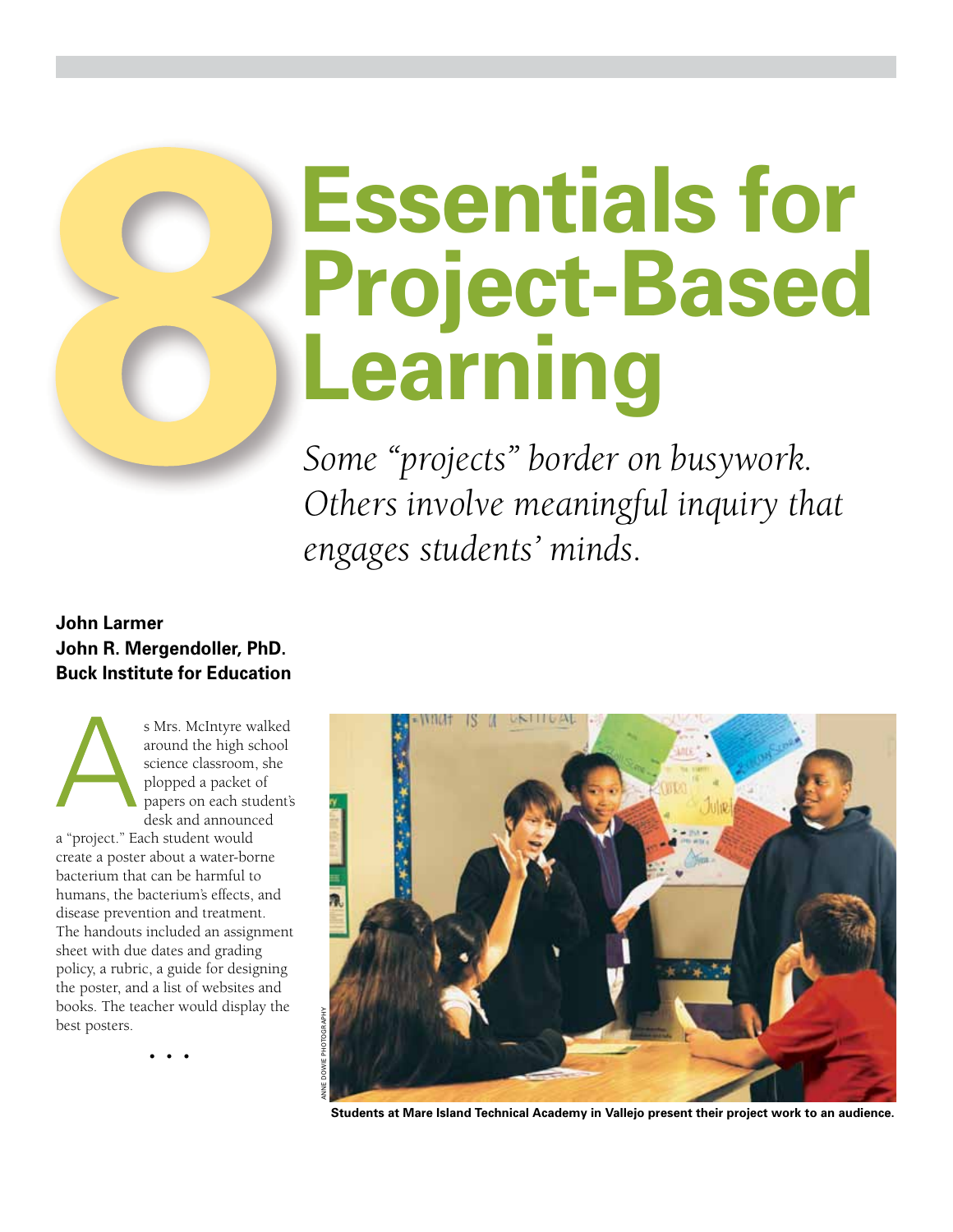Sound familiar? When you were in school, did you make posters, dioramas, and models of buildings or volcanoes? If you are a teacher, have you asked students to research a topic and present information with PowerPoint slides? These are all-too-common examples of the kind of meaning-lite assignments that teachers bill as projects. A classroom filled with student posters may suggest that students have been engaged in meaningful learning. But it is the process of students' learning and the depth of their cognitive engagement – rather than the resulting product – that distinguishes projects from busywork.

# **What Every Good Project Needs**

A project is meaningful if it fulfills two criteria. First, students must perceive it as personally meaningful, as a task that matters and that they want to do well. Second, a meaningful project fulfills an educational purpose. Well-designed and well-implemented Project Based Learning (PBL) is meaningful in both ways.

As educators with the Buck Institute for Education, we provide professional development to help schools set up a sustained program of in-depth Project Based Learning throughout a district, network, or state. In our work with teachers, we have identified eight essential elements of meaningful projects. Let's look at each element by considering what the fictional Mrs. McIntyre could have done to create a meaningful project instead of handing out prepared packets.

# *1. Significant content*

Back when she began planning the project, Ms. McIntyre started with her content standards. She knew the standards about microorganisms and disease were reflected in high number of items on her state's test, and her own judgment told her this was an important topic for young people to understand. She also thought her students would find the topic significant, since bacteria and disease had concrete effects on their lives.

 $\ddot{\phantom{1}}$ 

Project Based Learning is sometimes mistakenly believed, based on old stereotypes, to be an ineffective vehicle for teaching content. But while is it is true that a teacher cannot "cover" (which isn't, after all, the same as "teach") as much material in a project as he or she could through lectures, worksheets, and textbooks, students in a well-designed project understand the content more deeply. Teachers should plan a project to focus on important knowledge and concepts derived from standards. The content should also reflect what the teacher thinks is essential to understand about the topic. And students should find the content to be significant in terms of their own lives and interests.

# *2. A Need to Know*

Imagine that on the first day of the infectious disease unit, Ms. McIntyre showed a video depicting scenes of a beautiful beach, which ended with a shot of a sign saying, "Beach Closed: Contaminated Water." Suppose watching this video led to a lively (and sometimes disgusting) discussion in which students shared their experiences with suspicious water quality, discussing times when beaches had been closed and why. The teacher could then introduce the project by telling students that they would be learning more about ocean pollution and taking action to combat it.

 $\ddot{\phantom{1}}$ 

Teachers can powerfully activate students' need to know content by launching a project with an "entry event" that engages student interest and initiates questioning. An entry event can be almost anything: a video, a lively discussion, a guest speaker, a field trip, or a piece of mock correspondence that sets up a scenario. In contrast, announcing a project with a packet of papers is likely to turn students off; it looks like a prelude to busywork.

Many students find school work meaningless because they don't perceive a need to know what they are being taught. They are unmotivated by a

teacher's suggestion that they should learn something because they'll need it later in life, or for the next course, or simply because "it's going to be on the test." With a compelling student project, the reason for learning relevant material becomes clear: I need to know this to meet the challenge I've accepted.

#### *3. A Driving Question*

After the discussion about beach pollution, Ms. McIntyre led students in brainstorming possible solutions, such as enacting laws, designing better wastetreatment systems, and raising public awareness about the need to reduce contaminants. Students created a Driving Question to focus their efforts, focusing on a specific, local area: How can we reduce the number of days Foster's beach is closed because of poor water quality?

A good driving question captures the heart of the project in clear, compelling language.

A good Driving Question captures the heart of the project in clear, compelling language, which gives students a sense of purpose and challenge. The Question should be provocative, open-ended, complex, and linked to the core of what you want students to learn. It could be abstract (When is war justified?); concrete (Is our water safe to drink?); or focused on solving a problem (How can we improve this website so that more young people will use it?).

A project without a Driving Question is like an essay without a thesis. Without a thesis statement, a reader might be able to pick out the main point a writer is trying to make; but with a thesis statement, the main point is unmistakable. Without a Driving Question, students may not understand why they are undertaking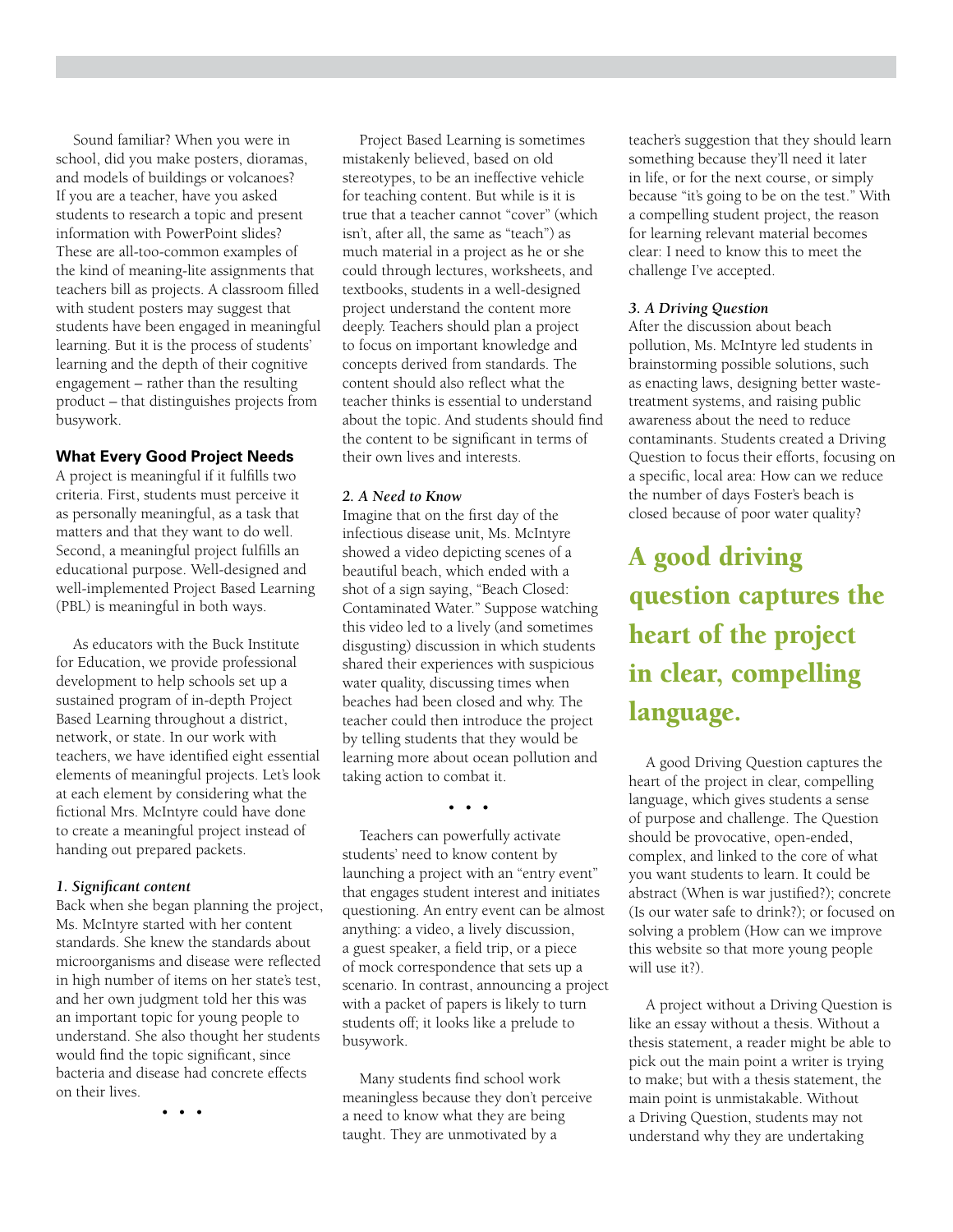a project. They know that the series of assigned activities has some connection with a time period, a place, or concept. But if you asked, "What is the point of all these activities?" they might only be able to offer, "Because we're making a poster."

#### *4. Student Voice and Choice*

Once her students' interest was piqued by a challenging question, Ms. McIntyre explained the requirements for the "Don't Close the Beach" project, which included an individually written paper, a product of the students' choice created by teams, and an oral presentation of their work accompanied by media technology. Students chose to develop media kits for journalists, video public service announcements, web pages, brochures, and letters to government and industry officials, among other products.

 $\ddot{\phantom{1}}$ 

This element of Project Based Learning is key. In terms of making a project feel meaningful to students, the more voice and choice, the better. However, teachers should design projects with the extent of student choice that fits their own style and students.

On the limited-choice end of the scale, learners can select what topic to study within a general Driving Question or choose how to design, create, and present products. As a middle ground, teachers might provide a limited menu of options for creative products to prevent students from becoming overwhelmed by choices. On the "the more the better" end of the scale, students can decide what product they will create, what resources they will use, and how they will structure their time. Students could even choose a project's topic and Driving Question.

# *5. 21st Century Skills*

Once Ms. McIntyre's students had decided on actions that would help them respond to the Driving Question, they got to work. Collaboration was central to the project. Students formed teams of three or four and began planning what tasks they would do and how they would work together.

As they worked, each team regularly paused to review how well they were collaborating and communicating, using rubrics the class had developed with the teacher. To boost collaboration skills, Mrs. McIntyre used role-playing and teambuilding activities. She showed students how to use time and task organizers. They practiced oral presentation skills and learned to produce videos and podcasts.

# Students find project work more meaningful if they conduct real inquiry.

In writing journals, students reflected on their thinking and problem-solving processes, which they knew they would need to explain in their oral presentation.

 $\ddot{\phantom{1}}$ 

A project should give students opportunities to build such 21st century skills as collaboration, communication, critical thinking, and the use of technology, which will serve them well in the workplace and life. This exposure to authentic skills meets the second criterion for meaningful work – an important purpose. A teacher in a Project Based Learning environment explicitly teaches and assesses these skills and provides frequent opportunities for students to assess themselves.

# *6. Inquiry and Innovation*

After the discussion about encounters with pollution, in addition to choosing a Driving Question, Ms. McIntyre's students as a whole class generated a list of more detailed questions about diseases, bacteria and their effects, and sources of water contamination. Questions included, What diseases can you get from water? Do you have to drink it to get sick? and Where do bacteria come from? The teams fine-tuned their questions and discussed how to find answers from their teacher, books, articles, websites, experts, and visits to Foster's Beach.

As these learners found answers, they raised and investigated new questions. Students synthesized the information they gathered and used it both to inform their individually-written papers on the Driving Question and to help create their team's product related to that question.

 $\ddot{\phantom{1}}$ 

Students find project work to be more meaningful if they are asked to conduct real inquiry – which does not mean finding information in books or websites and pasting it onto a poster. In real inquiry, students follow a trail that begins with their own questions, leads to a search for resources and the discovery of answers, and which ultimately leads to generating new questions, testing ideas, and drawing their own conclusions. With real inquiry comes innovation – a new answer to a Driving Question, a new product, a new solution to a problem. The teacher does not ask students to simply reproduce teacher- or textbook-provided information in a pretty format.

To guide students in real inquiry, refer students to the list of questions they generated after the entry event. Coach them to add to this list as they discover new insights. The classroom culture should value questioning, hypothesizing, and openness to new ideas and perspectives.

#### *7. Feedback and Revision*

As they developed their ideas and products, student teams reviewed and critiqued one another's work, referring to rubrics and exemplars. Ms. McIntyre checked research notes, reviewed rough drafts and plans, and met with teams to monitor their progress.

 $\bullet$   $\bullet$   $\bullet$ 

Formalizing a process for feedback and revision during a project makes learning meaningful because it emphasizes that creating high-quality products and performances is an important purpose of